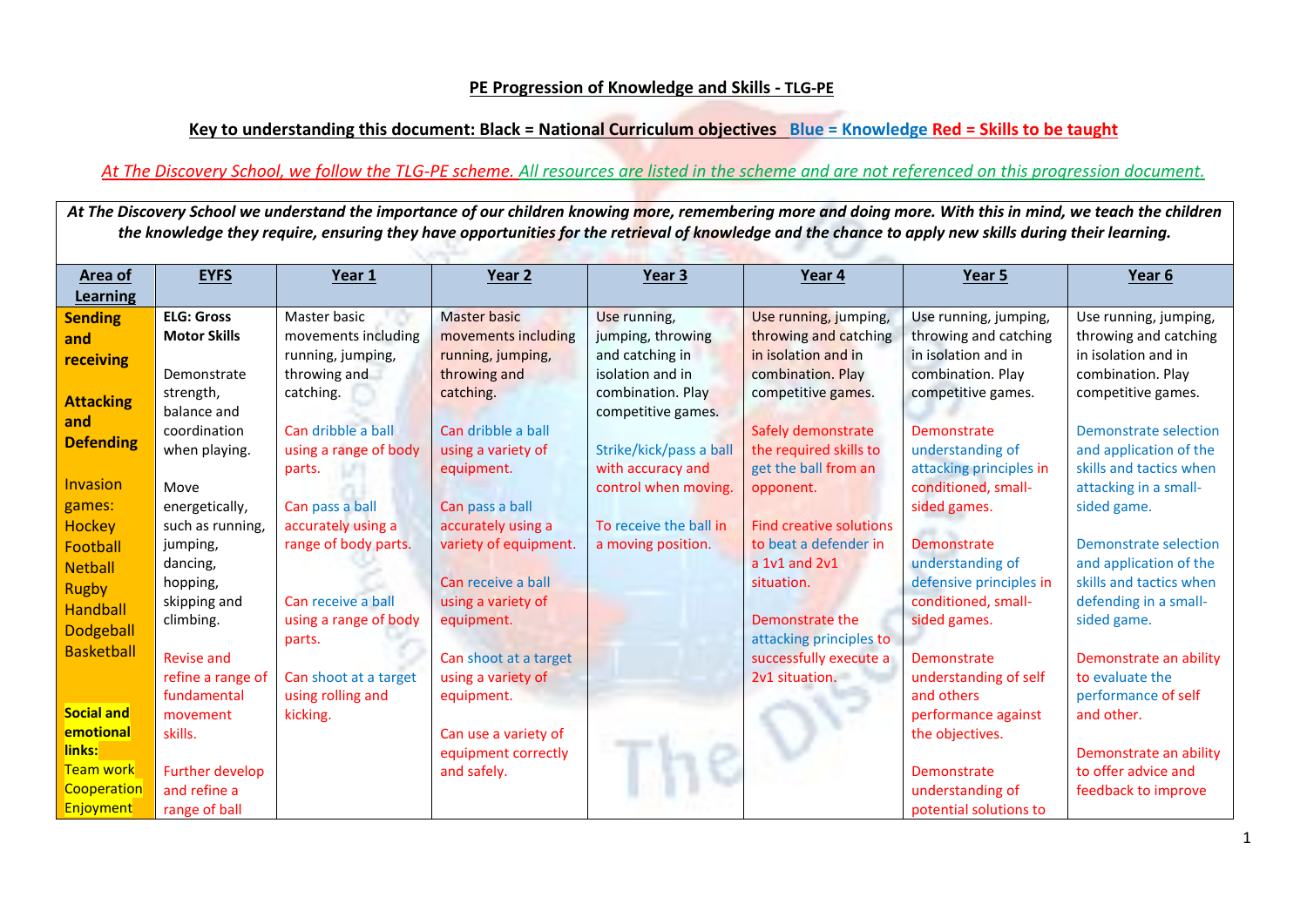|                   | skills including: |                     | Can demonstrate       |                    |                       | improve the         | the performance of  |
|-------------------|-------------------|---------------------|-----------------------|--------------------|-----------------------|---------------------|---------------------|
|                   | throwing,         |                     | basic attacking       |                    |                       | performance of self | self and others.    |
|                   | catching,         |                     | principles.           |                    |                       | and others.         |                     |
|                   | kicking, passing, |                     |                       |                    |                       |                     | Successfully        |
|                   | batting, and      |                     | Can demonstrate       |                    |                       |                     | referee/umpire and  |
|                   | aiming.           |                     | basic defending       |                    |                       |                     | keep score in the   |
|                   |                   |                     | principles.           |                    |                       |                     | games being played. |
|                   | Develop           |                     |                       |                    |                       |                     |                     |
|                   | confidence,       |                     | Can demonstrate       |                    |                       |                     |                     |
|                   | competence,       |                     | basic tactics in a    |                    |                       |                     |                     |
|                   | precision and     |                     | game.                 |                    |                       |                     |                     |
|                   | accuracy when     |                     |                       |                    |                       |                     |                     |
|                   | engaging in       |                     | Can make in game      |                    |                       |                     |                     |
|                   | activities that   |                     | decisions about space |                    |                       |                     |                     |
|                   | involve a ball.   |                     | and act on them       |                    |                       |                     |                     |
|                   |                   |                     | accordingly.          |                    |                       |                     |                     |
|                   |                   |                     |                       |                    |                       |                     |                     |
|                   |                   |                     | Can demonstrate       |                    |                       |                     |                     |
|                   |                   |                     | basic attacking       |                    |                       |                     |                     |
|                   |                   |                     | principles.           |                    |                       |                     |                     |
|                   |                   |                     |                       |                    |                       |                     |                     |
|                   |                   |                     | Can demonstrate       |                    |                       |                     |                     |
|                   |                   |                     | basic defending       |                    |                       |                     |                     |
|                   |                   |                     | principles.           |                    |                       |                     |                     |
|                   |                   |                     |                       |                    |                       |                     |                     |
|                   |                   | œ                   | Can demonstrate       |                    |                       |                     |                     |
|                   |                   |                     | basic tactics in a    |                    |                       |                     |                     |
|                   |                   |                     | game.                 |                    |                       |                     |                     |
|                   |                   |                     |                       |                    |                       |                     |                     |
|                   |                   |                     | Can make in game      |                    |                       |                     |                     |
|                   |                   |                     | decisions about space |                    |                       |                     |                     |
|                   |                   |                     | and act on them       |                    |                       |                     |                     |
|                   |                   |                     | accordingly.          |                    |                       |                     |                     |
| <b>Net and</b>    | N/A               | Master basic        | Master basic          | Use running,       | Use running, jumping, |                     |                     |
| wall              |                   | movements including | movements including   | jumping, throwing  | throwing and catching |                     |                     |
|                   |                   | running, jumping,   | running, jumping,     | and catching in    | in isolation and in   |                     |                     |
|                   |                   | throwing and        | throwing and          | isolation and in   | combination. Play     |                     |                     |
| <b>Social and</b> |                   | catching.           | catching.             | combination. Play  | competitive games.    |                     |                     |
| emotional         |                   |                     |                       | competitive games. |                       |                     |                     |
| links:            |                   |                     |                       |                    |                       |                     |                     |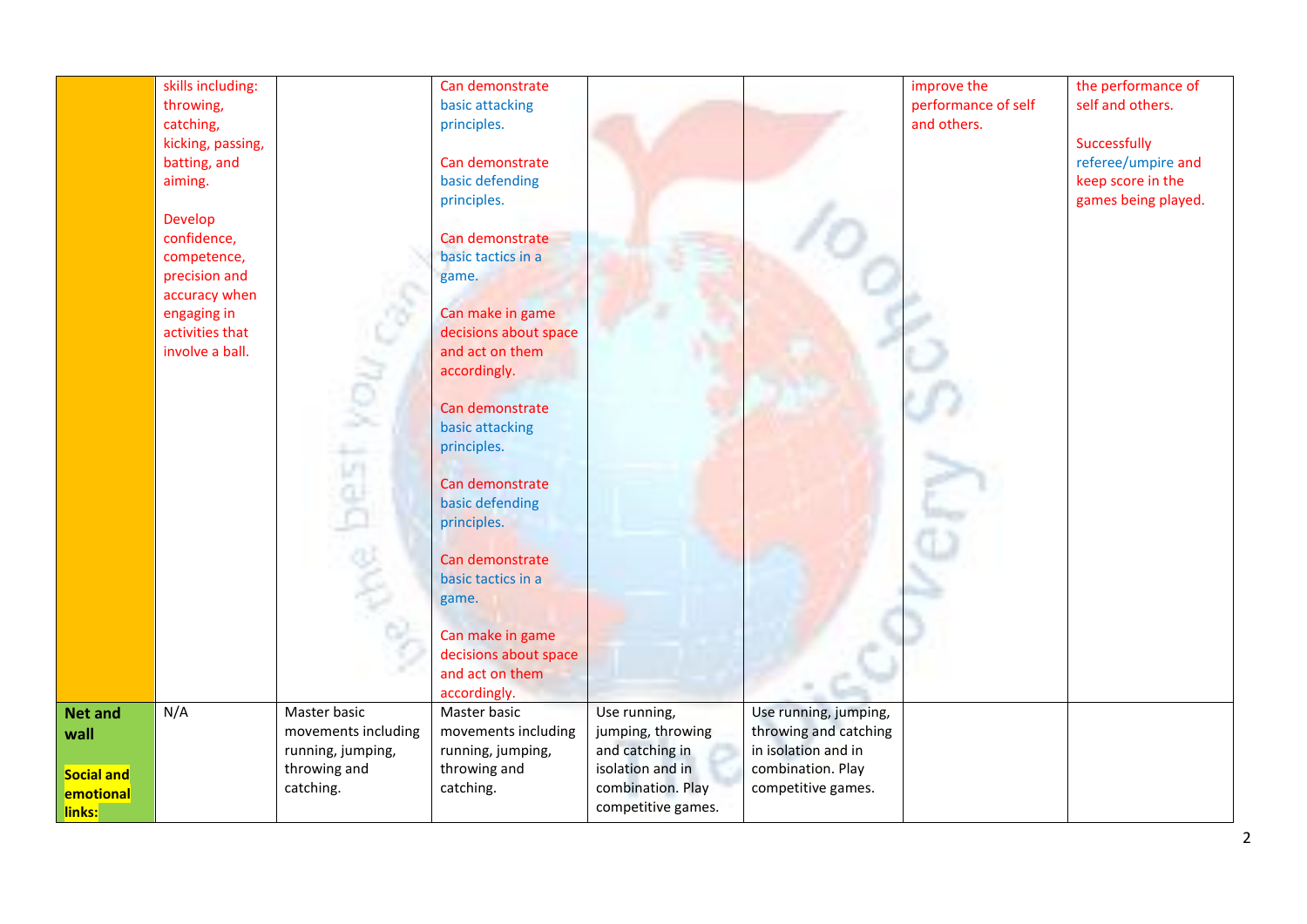| Team work        |                     | Can demonstrate       | Can return a ball over |                         | In tennis:              |                         |                               |
|------------------|---------------------|-----------------------|------------------------|-------------------------|-------------------------|-------------------------|-------------------------------|
| Cooperation      |                     | control of a racket   | a net using suitable   | In tennis:              | Hit a moving ball with  |                         |                               |
| <b>Enjoyment</b> |                     | when balancing        | parts of the body      |                         | a forehand to a target. |                         |                               |
|                  |                     | objects on it         |                        | Hit a self-fed          |                         |                         |                               |
|                  |                     |                       | Can serve a ball over  | forehand to a target.   | Hit a moving ball with  |                         |                               |
|                  |                     | Can demonstrate the   | a net, into a specific |                         | a backhand to a         |                         |                               |
|                  |                     | correct technique     | area, using suitable   | Hit a self-fed          | target.                 |                         |                               |
|                  |                     | when holding a        | body parts             | backhand to a target.   |                         |                         |                               |
|                  |                     | racket                |                        |                         | Use foot positioning    |                         |                               |
|                  |                     |                       | Can use a backhand     | Can perform the         | to strike a ball.       |                         |                               |
|                  |                     | Can serve a ball over | technique to push a    | ready position prior    |                         |                         |                               |
|                  |                     | a net using suitable  | moving ball along the  | to striking the ball.   |                         |                         |                               |
|                  |                     | body parts            | floor                  |                         |                         |                         |                               |
|                  |                     |                       |                        | Make contact with       |                         |                         |                               |
|                  |                     | Can use a backhand    | Can use a forehand     | the ball with a         |                         |                         |                               |
|                  |                     | technique to push a   | technique to push a    | controlled racket.      |                         |                         |                               |
|                  |                     | stationery ball along | moving ball along the  |                         |                         |                         |                               |
|                  |                     | the floor             | floor                  |                         |                         |                         |                               |
|                  |                     |                       |                        |                         |                         |                         |                               |
|                  |                     | Can use a forehand    |                        |                         |                         |                         |                               |
|                  |                     | technique to push a   |                        |                         |                         |                         |                               |
|                  |                     | stationery ball along |                        |                         |                         |                         |                               |
|                  |                     | the floor             |                        |                         |                         |                         |                               |
| <b>Striking</b>  | <b>ELG: Gross</b>   | Master basic          | <b>Master basic</b>    | Use running,            | Use running, jumping,   | Use running, jumping,   | Use running, jumping,         |
| and              | <b>Motor Skills</b> | movements including   | movements including    | jumping, throwing       | throwing and catching   | throwing and catching   | throwing and catching         |
| fielding         |                     | running, jumping,     | running, jumping,      | and catching in         | in isolation and in     | in isolation and in     | in isolation and in           |
|                  | Move                | throwing and          | throwing and           | isolation and in        | combination. Play       | combination. Play       | combination. Play             |
| <b>Throwing</b>  | energetically,      | catching.             | catching.              | combination. Play       | competitive games.      | competitive games.      | competitive games.            |
| and              | such as running,    |                       |                        | competitive games.      |                         |                         |                               |
|                  | jumping,            | Can demonstrate the   | Can pick up and        |                         | <b>Accurately throw</b> | Begin to bowl with      | <b>Effectively umpire and</b> |
| <b>Catching</b>  | dancing,            | correct grip and      | throw a moving ball    | <b>Accurately throw</b> | underarm at a target    | accuracy and the        | score the game being          |
|                  | hopping,            | stance with a range   | in one movement        | underarm at a target    | from a moving           | correct technique.      | played.                       |
| <b>Striking</b>  | skipping and        | of equipment          |                        | from a stationary       | position.               |                         |                               |
| and              | climbing.           |                       | Can run safely with    | position.               |                         | Use the correct         | Demonstrate an ability        |
| fielding:        |                     | Can demonstrate an    | equipment in a range   |                         | <b>Accurately throw</b> | technique to attack the | to evaluate the               |
| Cricket          | <b>Revise and</b>   | understanding of      | of sport specific ways | <b>Accurately throw</b> | overarm at a target     | ball.                   | performance of self           |
| Rounders         | refine a range of   | how to stay safe      |                        | overarm at a target     | from a moving           |                         | and others.                   |
| Tri-Golf         | fundamental         | when others are       |                        | from a stationary       | position.               | Demonstrate an          |                               |
|                  |                     |                       |                        | position.               |                         | understanding of basic  |                               |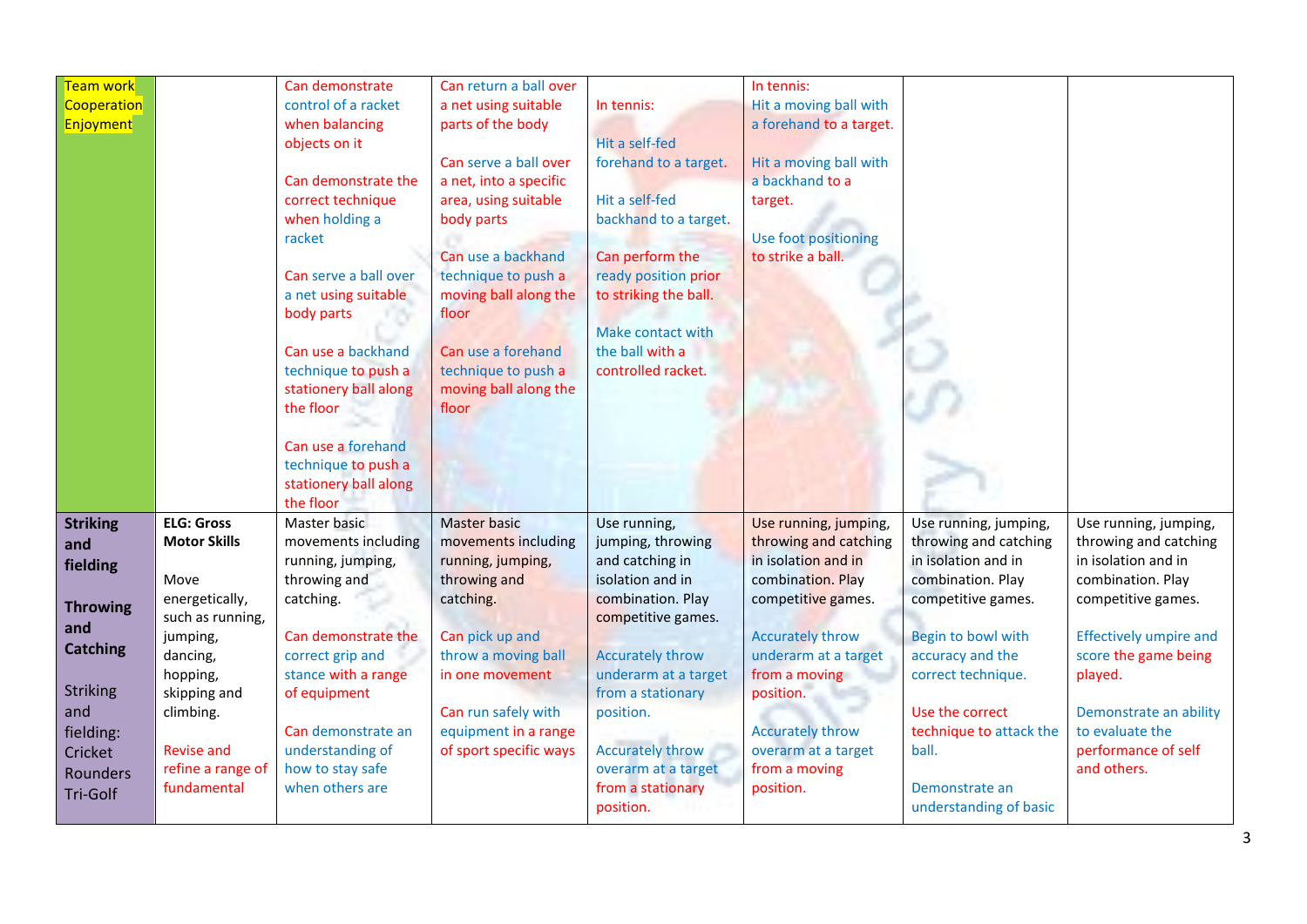|                      | movement               | using striking         | Can strike a ball            |                            | Strike a moving ball  | tactics for defending,  | Demonstrate basic        |
|----------------------|------------------------|------------------------|------------------------------|----------------------------|-----------------------|-------------------------|--------------------------|
| <b>Social and</b>    | skills.                | equipment              | accurately over              | Successfully stop a        | using the correct     | both whilst fielding    | tactics for defending,   |
| emotional            |                        |                        | varying distances            | ball travelling            | technique.            | and balling during a    | both whilst fielding and |
| links:               | <b>Further develop</b> | Can pick up and        |                              | towards them on the        |                       | game.                   | batting.                 |
| Team work            | and refine a           | throw a stationery     | Can strike a ball off a      | floor.                     | <b>Understand the</b> |                         |                          |
| Cooperation          | range of ball          | ball in one movement   | tee using a range of         |                            | mechanics of bowling. | Demonstrate an          | Demonstrate basic        |
| <b>Enjoyment</b>     | skills including:      |                        | equipment                    | Catch a ball in a game     |                       | understanding of basic  | tactics for attacking,   |
|                      | throwing,              | Can strike a ball      |                              | environment.               |                       | tactics for attacking,  | both whilst fielding and |
|                      | catching,              | accurately along the   | Can catch, whilst            |                            |                       | both whilst fielding    | batting.                 |
|                      | kicking, passing,      | floor                  | moving, a variety of         | <b>Strike a stationary</b> |                       | and balling during a    |                          |
|                      | batting, and           |                        | different sized and          | ball accurately.           |                       | game.                   |                          |
|                      | aiming.                | Can throw underarm     | weight balls                 |                            |                       |                         |                          |
|                      |                        |                        |                              |                            |                       |                         |                          |
|                      | <b>Develop</b>         | Can throw overarm      | Can accurately throw,        |                            |                       |                         |                          |
|                      | confidence,            |                        | whilst moving, a             |                            |                       |                         |                          |
|                      | competence,            | Can throw a variety    | variety of balls using       |                            |                       |                         |                          |
|                      | precision and          | of different size and  | a range of styles            |                            |                       |                         |                          |
|                      | accuracy when          | weight balls using a   |                              |                            |                       |                         |                          |
|                      | engaging in            | range of styles        | Can use different            |                            |                       |                         |                          |
|                      | activities that        |                        | throwing techniques          |                            |                       |                         |                          |
|                      | involve a ball.        | Can catch a variety of | to shoot at targets          |                            |                       |                         |                          |
|                      |                        | different size and     |                              |                            |                       |                         |                          |
|                      |                        | weight balls           | Can catch a range of         |                            |                       |                         |                          |
|                      |                        |                        | other PE equipment           |                            |                       |                         |                          |
|                      |                        |                        | (Quoits, Frisbees,           |                            |                       |                         |                          |
|                      |                        |                        | etc.)                        |                            |                       |                         |                          |
|                      |                        |                        |                              |                            |                       |                         |                          |
|                      |                        |                        | Can accurately throw         |                            |                       |                         |                          |
|                      |                        |                        | a range of other PE          |                            |                       |                         |                          |
|                      |                        |                        | equipment (Quoits,           |                            |                       |                         |                          |
|                      |                        |                        | Frisbees, etc.)              |                            |                       |                         |                          |
| <b>Dance</b>         | <b>ELG: Gross</b>      | To perform dances      | To perform dances            | To perform dances          | To perform dances     | To perform dances       | To perform dances        |
|                      | <b>Motor Skills</b>    | using simple           | using simple                 | using a range of           | using a range of      | using a range of        | using a range of         |
| <b>Social and</b>    |                        | movement patterns.     | movement patterns.           | movement patterns.         | movement patterns.    | movement patterns.      | movement patterns.       |
| emotional            | Negotiate space        |                        |                              |                            |                       |                         |                          |
| links:               | and obstacles          |                        | <b>Perform basic actions</b> | Perform                    | Perform movement      | Perform movement        | Combine and perform      |
| Enjoyment            | safely, with           | Use basic actions      | with control and co-         | combinations of            | patterns with         | patterns with different | movement patterns        |
| Desire to            | consideration          | using changes in       | ordination.                  | movements to a             | increased consistency | levels, speeds and      | with control and         |
| <mark>improve</mark> |                        | speed and directions,  |                              | piece of music.            | and fluency.          | direction.              | balance with fluency     |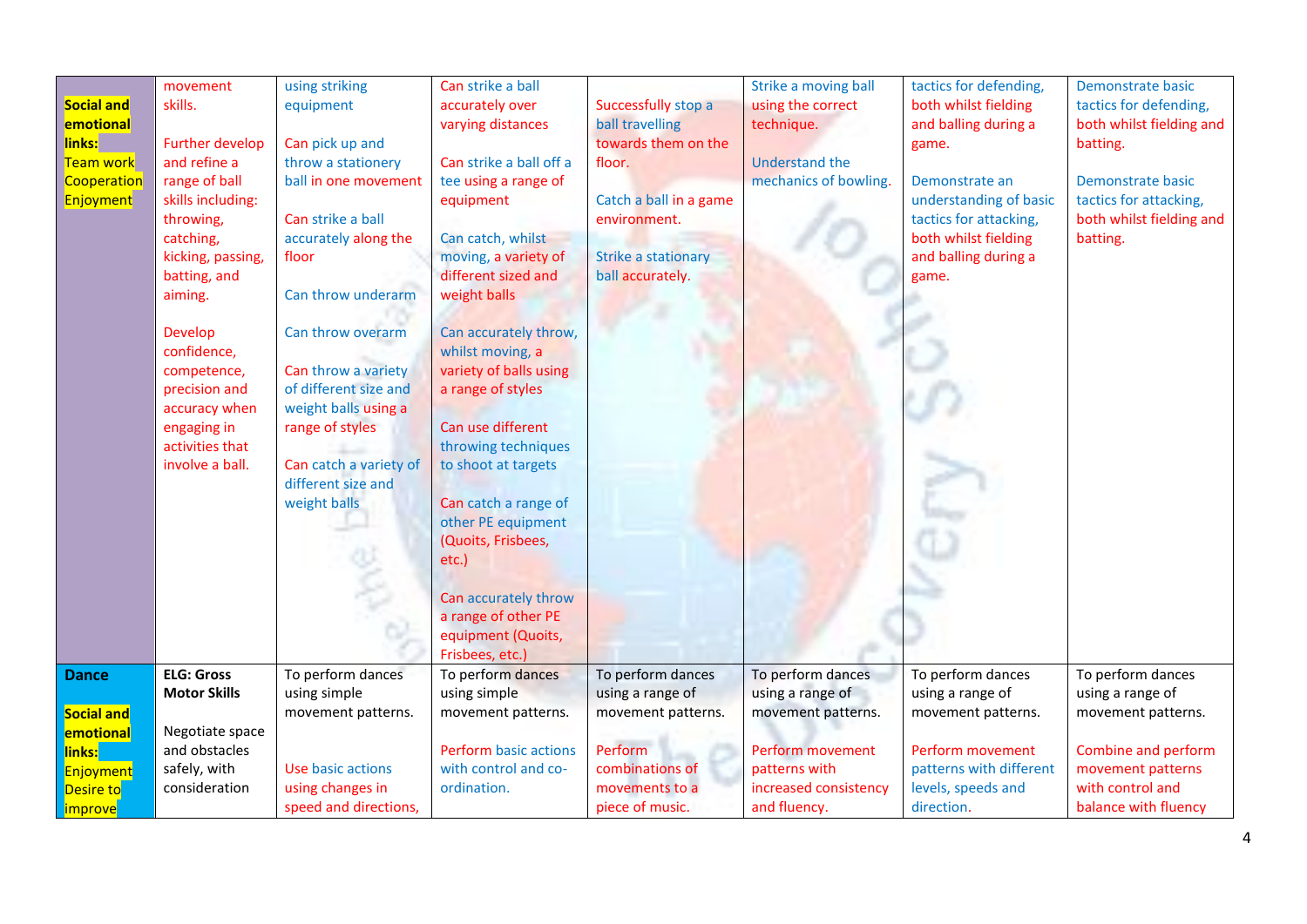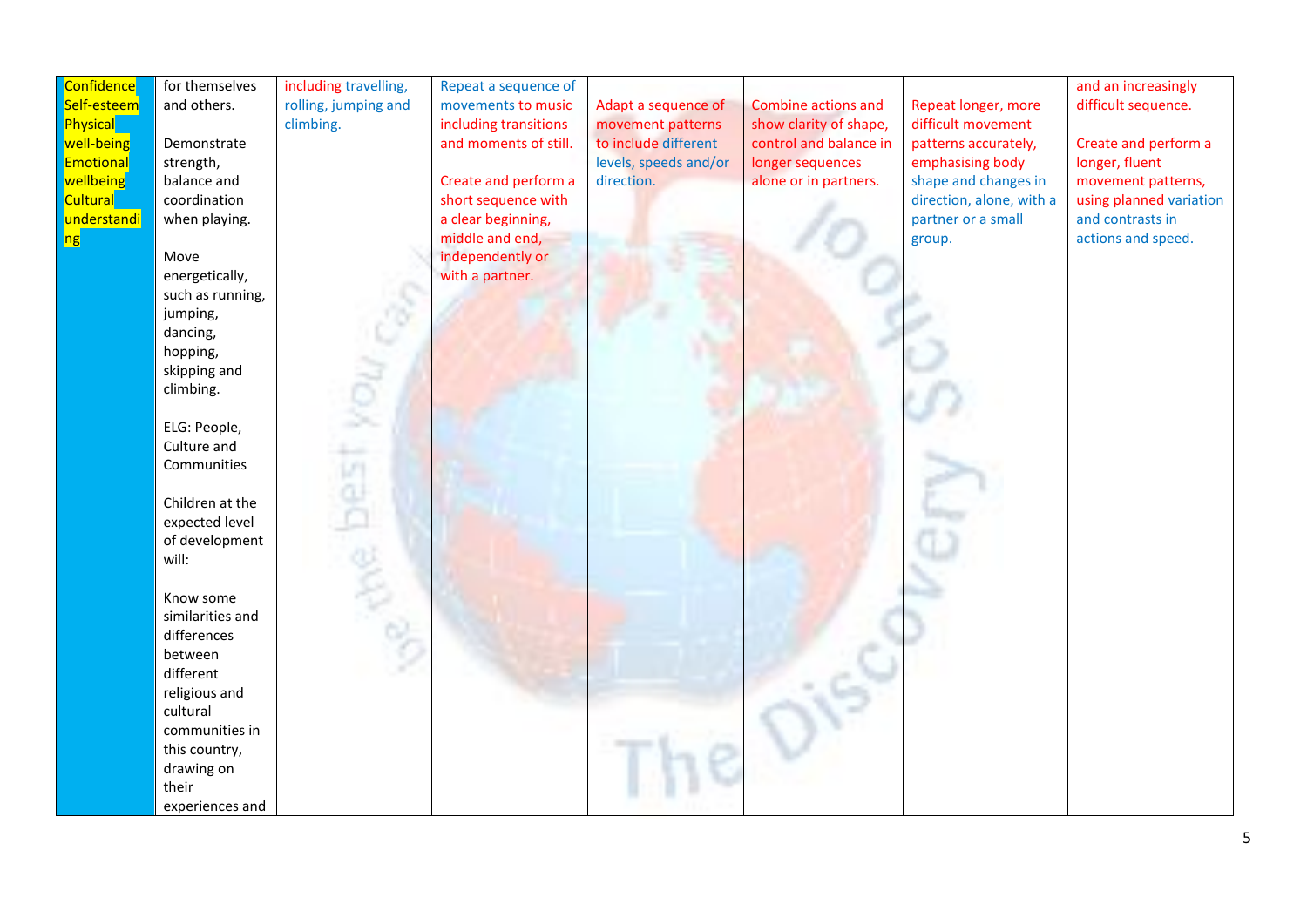|                     | what has been<br>read in class.<br><b>Revise and</b><br>refine a range of<br>fundamental<br>movement<br>skills.<br>Progress<br>towards a more<br>fluent style of<br>moving, with<br>developing<br>control and<br>grace.<br>Combine<br>different<br>movements<br>with ease and<br>fluency. |                                        |                                                |                                                 |                                                 |                                                        |                                                 |
|---------------------|-------------------------------------------------------------------------------------------------------------------------------------------------------------------------------------------------------------------------------------------------------------------------------------------|----------------------------------------|------------------------------------------------|-------------------------------------------------|-------------------------------------------------|--------------------------------------------------------|-------------------------------------------------|
| <b>Gymnastics</b>   | <b>ELG: Gross</b><br><b>Motor Skills</b>                                                                                                                                                                                                                                                  | To develop balance,<br>agility and co- | To develop balance,<br>agility and co-         | To develop flexibility,<br>strength, technique, | To develop flexibility,<br>strength, technique, | To develop flexibility,<br>strength, technique,        | To develop flexibility,<br>strength, technique, |
| <b>Social and</b>   |                                                                                                                                                                                                                                                                                           | ordination.                            | ordination.                                    | control and balance.                            | control and balance.                            | control and balance.                                   | control and balance.                            |
| emotional           | Negotiate space                                                                                                                                                                                                                                                                           |                                        | <b>Perform basic</b>                           |                                                 |                                                 |                                                        |                                                 |
| links:<br>Enjoyment | and obstacles<br>safely, with                                                                                                                                                                                                                                                             | Use basic actions<br>using changes in  | gymnastic actions                              | <b>Floor gymnastics:</b>                        | <b>Floor gymnastics:</b>                        | <b>Floor gymnastics:</b>                               | <b>Floor gymnastics:</b>                        |
| Desire to           | consideration                                                                                                                                                                                                                                                                             | speed and directions,                  | with control and co-                           | Execute a teddy bear                            | <b>Execute a bent leg</b>                       | Execute an arabesque                                   | Demonstrate dynamic                             |
| improve             | for themselves                                                                                                                                                                                                                                                                            | including travelling,                  | ordination.                                    | roll with correct form                          | linking move with                               | with correct form and                                  | movements, using                                |
| Confidence          | and others.                                                                                                                                                                                                                                                                               | rolling, jumping and                   |                                                | and technique.                                  | correct form and                                | technique.                                             | apparatus as an                                 |
| Self-esteem         |                                                                                                                                                                                                                                                                                           | climbing.                              | Repeat a sequence of                           |                                                 | technique.                                      |                                                        | obstacle.                                       |
| Physical            | Demonstrate                                                                                                                                                                                                                                                                               |                                        | gymnastic actions                              | Execute a dish                                  |                                                 | <b>Execute a forward roll</b><br>with correct form and |                                                 |
| well-being          | strength,<br>balance and                                                                                                                                                                                                                                                                  | Show good<br>awareness of space,       | including transitions<br>and moments of still. | balance with correct<br>form and technique.     | Execute a side roll<br>with correct form and    | technique.                                             | <b>Execute a cartwheel</b><br>linking move with |
|                     | coordination                                                                                                                                                                                                                                                                              | apparatus and the                      |                                                |                                                 | technique.                                      |                                                        | correct form and                                |
|                     | when playing.                                                                                                                                                                                                                                                                             | actions of others.                     | Create and perform a                           | <b>Execute a stork stand</b>                    |                                                 | Execute a tuck jump                                    | technique.                                      |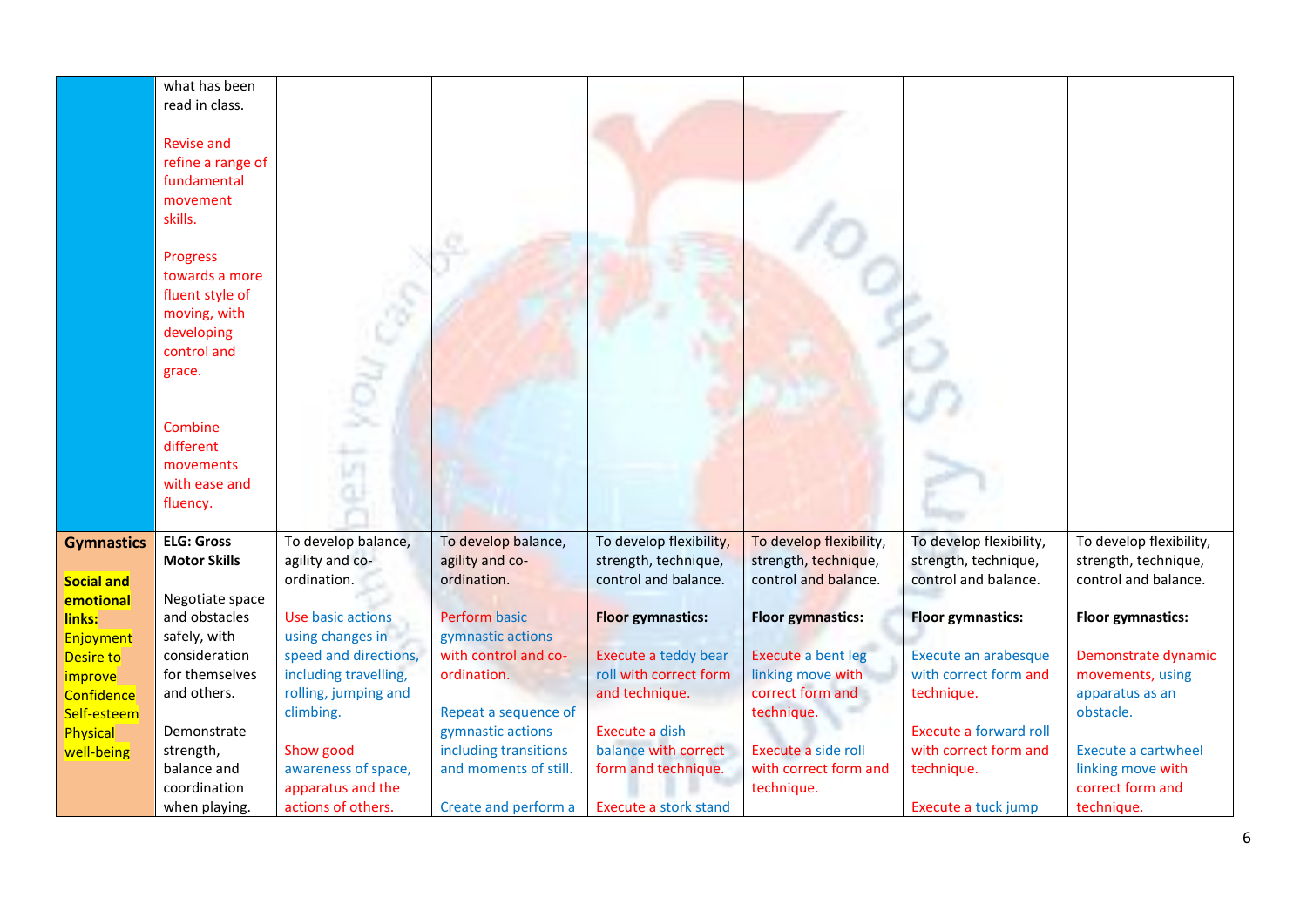|                   | Link and repeat basic | short sequence with   | on the mat with         | Execute a shoulder          | from apparatus with           | Execute a straddle          |
|-------------------|-----------------------|-----------------------|-------------------------|-----------------------------|-------------------------------|-----------------------------|
| Move              | actions to copy or    | a clear beginning,    | correct form and        | balance with correct        | correct form and              | jump from apparatus         |
| energetically,    | create and perform a  | middle and end, to    | technique.              | form and technique.         | technique.                    | with correct form and       |
| such as running,  | movement phrases      | include apparatus or  |                         |                             |                               | technique.                  |
| jumping,          | with a beginning,     | partner.              | Execute a star jump     | Execute a full turn         | Execute a full spin           |                             |
| dancing,          | middle and end.       |                       | from apparatus with     | jump with correct           | linking move with             | <b>Execute a headstand</b>  |
| hopping,          |                       | Use appropriate       | a safe and secure       | form and technique          | correct form and              | with correct form and       |
| skipping and      | Know the difference   | language to           | landing.                | from apparatus.             | technique.                    | technique.                  |
| climbing.         | between tension and   | accurately describe a |                         |                             |                               |                             |
|                   | relaxation            | gymnastic sequence.   | Land correctly when     | Execute a half turn         | Create a group balance        | Demonstrate dynamic         |
| <b>Revise and</b> |                       |                       | jumping off a           | jump with correct           | with 5 people, with all       | movements, using            |
| refine a range of |                       |                       | medium/high piece       | form and technique          | people linked together        | partner as an obstacle.     |
| fundamental       |                       |                       | of apparatus.           | from apparatus.             | in some way.                  |                             |
| movement          |                       |                       |                         |                             |                               | Create a group balance      |
| skills.           |                       |                       | Execute a forward,      | Create a group              | <b>Rhythmic gymnastics:</b>   | with 6 people, with all     |
|                   |                       |                       | straight leg linking    | balance with 4 people,      |                               | people linked together      |
| <b>Progress</b>   |                       |                       | step with correct       | with all people linked      | <b>Execute the ribbon</b>     | in some way.                |
| towards a more    |                       |                       | form and technique.     | together in some way.       | swing and ribbon              |                             |
| fluent style of   |                       |                       |                         |                             | snake combined whilst         | Complete a 14 piece         |
| moving, with      |                       |                       | Execute a backwards,    | <b>Demonstrate</b>          | travelling.                   | sequence including 4        |
| developing        |                       |                       | straight leg linking    | advanced counter            |                               | different components.       |
| control and       | yes                   |                       | step with correct       | balances with one           | Throw and catch the           |                             |
| grace.            |                       |                       | form and technique.     | partner off the             | hoop and execute a            | <b>Evaluate the</b>         |
|                   |                       |                       |                         | ground.                     | movement whilst the           | performance of others       |
| Develop the       |                       |                       | Demonstrate basic       |                             | hoop is in flight.            | and offer constructive      |
| overall body      |                       |                       | counter balances        | Complete a 7 piece          |                               | feedback for                |
| strength, co-     |                       |                       | with a partner on the   | sequence including a        | Roll the ball from one        | improvement.                |
| ordination,       |                       |                       | mat.                    | minimum of 2                | hand to another across        |                             |
| balance and       | <b>BOL 200</b>        |                       |                         | different components.       | the chest without             | <b>Rhythmic gymnastics:</b> |
| agility needed    |                       |                       | Rhythmic                |                             | losing control of the         |                             |
| to engage         |                       |                       | gymnastics:             | <b>Rhythmic gymnastics:</b> | ball.                         | Execute a 2 foot to 1       |
| successfully      |                       |                       |                         |                             |                               | foot leap whilst moving     |
| with future       |                       |                       | Create low, medium      | <b>Execute the ribbon</b>   | Roll the ball from the        | the ribbon.                 |
| physical          |                       |                       | and high spirals with   | swing with correct          | base of the neck to           |                             |
| education         |                       |                       | a ribbon. Create        | technique and fluidity.     | catch it behind the           | Rotate or spin the          |
| sessions and      |                       |                       | horizontal and          |                             | back without losing           | hoop around different       |
| other physical    |                       |                       | vertical spirals with a | <b>Execute the ribbon</b>   | control of the ball.          | body parts in a             |
| disciplines.      |                       |                       | ribbon.                 | snake with correct          |                               | stationary position.        |
|                   |                       |                       |                         | technique and fluidity.     | <b>Execute the helicopter</b> |                             |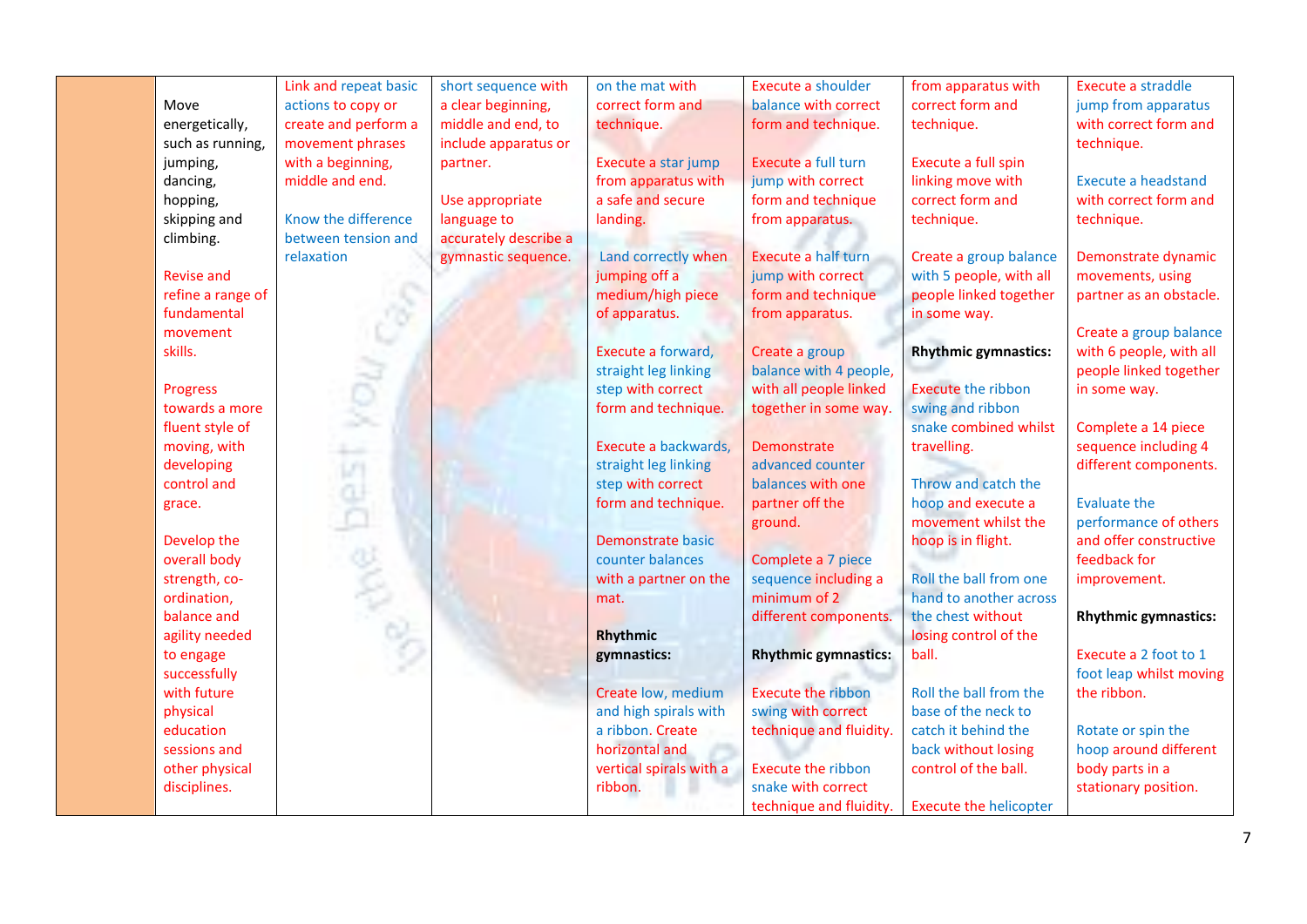| Combine<br>different<br>movements<br>with ease and<br>fluency.<br>Confidently and<br>safely use a<br>range of large<br>and small<br>apparatus<br>indoors and<br>outside, alone<br>and in a group.<br>Develop overall<br>body-strength,<br>balance, co-<br>ordination and<br>agility. |  | Skip with the hoop in<br>a stationary position.<br>Skip with the hoop<br>whilst travelling.<br>Bounce a ball at a<br>variety of heights in a<br>stationary standing<br>position.<br>Bounce a ball at a<br>variety of heights in a<br>stationary crouching<br>position.<br>Bounce a ball at a<br>variety of heights in a<br>stationary kneeling<br>position.<br>Skip with the rope in<br>a forward motion<br>whilst in a stationary<br>position. | Swing the hoop<br>overhead whilst<br>passing it from hand<br>to hand.<br>Throw and catch the<br>hoop in a stationary<br>position.<br>Swing the ball from<br>one hand to another<br>whilst transferring<br>weight from one leg<br>to the other.<br>Bounce a ball at a<br>variety of heights<br>whilst travelling.<br><b>Travel forward whilst</b><br>skipping, using the<br>jogging step.<br>Swing the rope from<br>hand to hand using | rope swing with<br>correct technique &<br>fluidity in a stationary<br>position.<br><b>Execute the stag leap</b><br>with correct technique<br>and fluidity.<br>Self-evaluate own<br>performance and offer<br>constructive feedback<br>for improvement.<br>Create a 10 piece<br>sequence including a<br>minimum of 3 different<br>components. | Rotate or spin the<br>hoop around different<br>body parts whilst<br>travelling.<br>Execute a cat leap with<br>correct technique and<br>fluidity.<br>Throw and catch the<br>ball in a stationary<br>position, whilst<br>performing<br>movements whilst the<br>ball is in flight.<br>Throw and catch the<br>ball when travelling,<br>whilst performing<br>movements whilst the<br>ball is in flight.<br>Skip with the rope in a<br>backward motion<br>whilst in a stationary |
|--------------------------------------------------------------------------------------------------------------------------------------------------------------------------------------------------------------------------------------------------------------------------------------|--|-------------------------------------------------------------------------------------------------------------------------------------------------------------------------------------------------------------------------------------------------------------------------------------------------------------------------------------------------------------------------------------------------------------------------------------------------|---------------------------------------------------------------------------------------------------------------------------------------------------------------------------------------------------------------------------------------------------------------------------------------------------------------------------------------------------------------------------------------------------------------------------------------|---------------------------------------------------------------------------------------------------------------------------------------------------------------------------------------------------------------------------------------------------------------------------------------------------------------------------------------------|----------------------------------------------------------------------------------------------------------------------------------------------------------------------------------------------------------------------------------------------------------------------------------------------------------------------------------------------------------------------------------------------------------------------------------------------------------------------------|
|                                                                                                                                                                                                                                                                                      |  |                                                                                                                                                                                                                                                                                                                                                                                                                                                 |                                                                                                                                                                                                                                                                                                                                                                                                                                       |                                                                                                                                                                                                                                                                                                                                             |                                                                                                                                                                                                                                                                                                                                                                                                                                                                            |
|                                                                                                                                                                                                                                                                                      |  |                                                                                                                                                                                                                                                                                                                                                                                                                                                 |                                                                                                                                                                                                                                                                                                                                                                                                                                       |                                                                                                                                                                                                                                                                                                                                             |                                                                                                                                                                                                                                                                                                                                                                                                                                                                            |
|                                                                                                                                                                                                                                                                                      |  |                                                                                                                                                                                                                                                                                                                                                                                                                                                 |                                                                                                                                                                                                                                                                                                                                                                                                                                       |                                                                                                                                                                                                                                                                                                                                             |                                                                                                                                                                                                                                                                                                                                                                                                                                                                            |
|                                                                                                                                                                                                                                                                                      |  |                                                                                                                                                                                                                                                                                                                                                                                                                                                 |                                                                                                                                                                                                                                                                                                                                                                                                                                       |                                                                                                                                                                                                                                                                                                                                             |                                                                                                                                                                                                                                                                                                                                                                                                                                                                            |
|                                                                                                                                                                                                                                                                                      |  |                                                                                                                                                                                                                                                                                                                                                                                                                                                 |                                                                                                                                                                                                                                                                                                                                                                                                                                       |                                                                                                                                                                                                                                                                                                                                             |                                                                                                                                                                                                                                                                                                                                                                                                                                                                            |
|                                                                                                                                                                                                                                                                                      |  |                                                                                                                                                                                                                                                                                                                                                                                                                                                 |                                                                                                                                                                                                                                                                                                                                                                                                                                       |                                                                                                                                                                                                                                                                                                                                             |                                                                                                                                                                                                                                                                                                                                                                                                                                                                            |
|                                                                                                                                                                                                                                                                                      |  |                                                                                                                                                                                                                                                                                                                                                                                                                                                 |                                                                                                                                                                                                                                                                                                                                                                                                                                       |                                                                                                                                                                                                                                                                                                                                             |                                                                                                                                                                                                                                                                                                                                                                                                                                                                            |
|                                                                                                                                                                                                                                                                                      |  |                                                                                                                                                                                                                                                                                                                                                                                                                                                 |                                                                                                                                                                                                                                                                                                                                                                                                                                       |                                                                                                                                                                                                                                                                                                                                             |                                                                                                                                                                                                                                                                                                                                                                                                                                                                            |
|                                                                                                                                                                                                                                                                                      |  |                                                                                                                                                                                                                                                                                                                                                                                                                                                 |                                                                                                                                                                                                                                                                                                                                                                                                                                       |                                                                                                                                                                                                                                                                                                                                             |                                                                                                                                                                                                                                                                                                                                                                                                                                                                            |
|                                                                                                                                                                                                                                                                                      |  |                                                                                                                                                                                                                                                                                                                                                                                                                                                 |                                                                                                                                                                                                                                                                                                                                                                                                                                       |                                                                                                                                                                                                                                                                                                                                             |                                                                                                                                                                                                                                                                                                                                                                                                                                                                            |
|                                                                                                                                                                                                                                                                                      |  | Create a 5 piece                                                                                                                                                                                                                                                                                                                                                                                                                                | the correct technique                                                                                                                                                                                                                                                                                                                                                                                                                 |                                                                                                                                                                                                                                                                                                                                             | position.                                                                                                                                                                                                                                                                                                                                                                                                                                                                  |
|                                                                                                                                                                                                                                                                                      |  | sequence with a                                                                                                                                                                                                                                                                                                                                                                                                                                 | and fluidity.                                                                                                                                                                                                                                                                                                                                                                                                                         |                                                                                                                                                                                                                                                                                                                                             |                                                                                                                                                                                                                                                                                                                                                                                                                                                                            |
|                                                                                                                                                                                                                                                                                      |  | minimum of 1                                                                                                                                                                                                                                                                                                                                                                                                                                    |                                                                                                                                                                                                                                                                                                                                                                                                                                       |                                                                                                                                                                                                                                                                                                                                             | <b>Execute the helicopter</b>                                                                                                                                                                                                                                                                                                                                                                                                                                              |
|                                                                                                                                                                                                                                                                                      |  | components                                                                                                                                                                                                                                                                                                                                                                                                                                      | Create a 7 piece                                                                                                                                                                                                                                                                                                                                                                                                                      |                                                                                                                                                                                                                                                                                                                                             | rope swing with                                                                                                                                                                                                                                                                                                                                                                                                                                                            |
|                                                                                                                                                                                                                                                                                      |  |                                                                                                                                                                                                                                                                                                                                                                                                                                                 | sequence including a                                                                                                                                                                                                                                                                                                                                                                                                                  |                                                                                                                                                                                                                                                                                                                                             | correct technique &                                                                                                                                                                                                                                                                                                                                                                                                                                                        |
|                                                                                                                                                                                                                                                                                      |  |                                                                                                                                                                                                                                                                                                                                                                                                                                                 | minimum of 2                                                                                                                                                                                                                                                                                                                                                                                                                          |                                                                                                                                                                                                                                                                                                                                             | fluidity whilst                                                                                                                                                                                                                                                                                                                                                                                                                                                            |
|                                                                                                                                                                                                                                                                                      |  |                                                                                                                                                                                                                                                                                                                                                                                                                                                 | different components.                                                                                                                                                                                                                                                                                                                                                                                                                 |                                                                                                                                                                                                                                                                                                                                             | travelling.                                                                                                                                                                                                                                                                                                                                                                                                                                                                |
|                                                                                                                                                                                                                                                                                      |  |                                                                                                                                                                                                                                                                                                                                                                                                                                                 |                                                                                                                                                                                                                                                                                                                                                                                                                                       |                                                                                                                                                                                                                                                                                                                                             |                                                                                                                                                                                                                                                                                                                                                                                                                                                                            |
|                                                                                                                                                                                                                                                                                      |  |                                                                                                                                                                                                                                                                                                                                                                                                                                                 |                                                                                                                                                                                                                                                                                                                                                                                                                                       |                                                                                                                                                                                                                                                                                                                                             | <b>Evaluate the</b><br>performance of others                                                                                                                                                                                                                                                                                                                                                                                                                               |
|                                                                                                                                                                                                                                                                                      |  |                                                                                                                                                                                                                                                                                                                                                                                                                                                 |                                                                                                                                                                                                                                                                                                                                                                                                                                       |                                                                                                                                                                                                                                                                                                                                             | and offer constructive                                                                                                                                                                                                                                                                                                                                                                                                                                                     |
|                                                                                                                                                                                                                                                                                      |  |                                                                                                                                                                                                                                                                                                                                                                                                                                                 |                                                                                                                                                                                                                                                                                                                                                                                                                                       |                                                                                                                                                                                                                                                                                                                                             | feedback for                                                                                                                                                                                                                                                                                                                                                                                                                                                               |
|                                                                                                                                                                                                                                                                                      |  |                                                                                                                                                                                                                                                                                                                                                                                                                                                 |                                                                                                                                                                                                                                                                                                                                                                                                                                       |                                                                                                                                                                                                                                                                                                                                             | improvement.                                                                                                                                                                                                                                                                                                                                                                                                                                                               |
|                                                                                                                                                                                                                                                                                      |  |                                                                                                                                                                                                                                                                                                                                                                                                                                                 |                                                                                                                                                                                                                                                                                                                                                                                                                                       |                                                                                                                                                                                                                                                                                                                                             |                                                                                                                                                                                                                                                                                                                                                                                                                                                                            |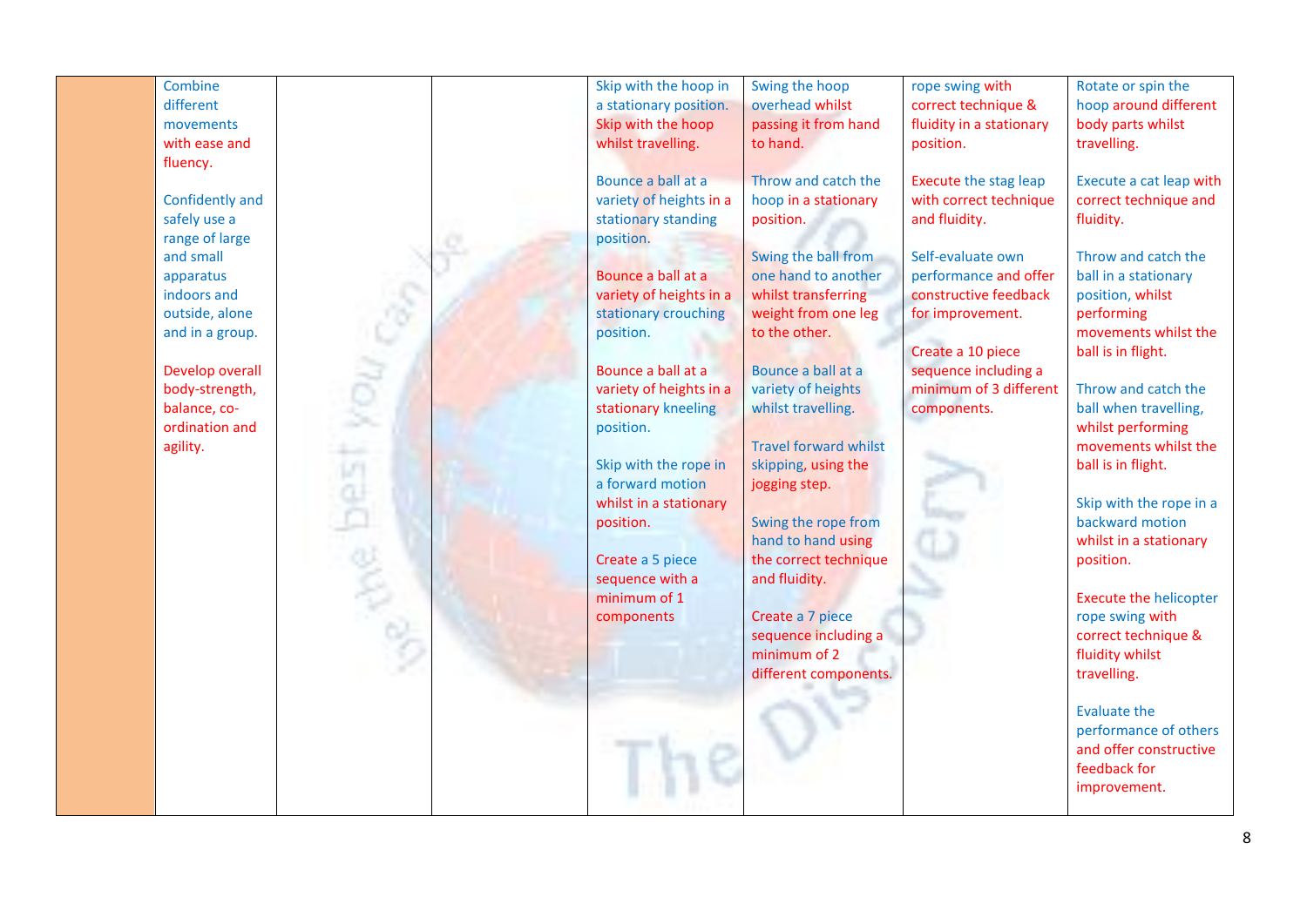|                   |                     |                        |                        |                         |                              |                         | Create a 14 piece         |
|-------------------|---------------------|------------------------|------------------------|-------------------------|------------------------------|-------------------------|---------------------------|
|                   |                     |                        |                        |                         |                              |                         | sequence including 4      |
|                   |                     |                        |                        |                         |                              |                         | different components.     |
| <b>Athletics</b>  | <b>ELG: Gross</b>   | To develop balance,    | To develop balance,    | To develop flexibility, | To develop flexibility,      | To develop flexibility, | To develop flexibility,   |
|                   | <b>Motor Skills</b> | agility and co-        | agility and co-        | strength, technique,    | strength, technique,         | strength, technique,    | strength, technique,      |
| <b>Social and</b> |                     | ordination.            | ordination.            | control and balance.    | control and balance.         | control and balance.    | control and balance.      |
| emotional         | Move                |                        |                        |                         |                              |                         |                           |
| links:            | energetically,      |                        |                        |                         |                              |                         |                           |
| Enjoyment         | such as running,    | Adjust running pace    | Can accelerate from a  | Demonstrate good        | Maintain a good              | Demonstrate a           | Demonstrate               |
| Desire to         | jumping,            | smoothly.              | variety of static      | running posture.        | running technique            | dynamic sling throw.    | understanding of          |
| improve           | dancing,            |                        | positions and explain  |                         | when sprinting over          |                         | stamina and effectively   |
| Confidence        | hopping,            | Can demonstrate a      | the differences.       | Accelerate and          | obstacles.                   | Demonstrate a           | run over a long           |
| Self-esteem       | skipping and        | variety of jumping     |                        | decelerate rapidly.     |                              | dynamic heave throw.    | distance.                 |
| Physical          | climbing.           | styles.                | Can demonstrate the    |                         | Jump for distance            |                         |                           |
| well-being        |                     |                        | ability to change      | Jump for distance       | from one foot to two         | Demonstrate a           | Sprint over obstacles     |
| Resilience        |                     | Can describe the       | speed.                 | from two feet to two    | feet.                        | dynamic push throw.     | using constant stride     |
|                   | <b>Revise and</b>   | effect of throwing     |                        | feet.                   |                              |                         | lengths.                  |
|                   | refine a range of   | from sitting, kneeling | Can hop for distance.  |                         | Demonstrate effective        | Demonstrate a           |                           |
|                   | fundamental         | or standing.           |                        | Demonstrate correct     | technique for                | dynamic javelin throw.  | Pass a relay baton at     |
|                   | movement            |                        | Can jump from side     | technique for           | throwing a javelin.          |                         | speed using a "push"      |
|                   | skills.             | Can perform hop and    | to side with balance,  | throwing a vortex.      |                              | Demonstrate the         | pass".                    |
|                   |                     | jump combinations      | speed and rhythm.      |                         | <b>Demonstrate effective</b> | ability to maintain a   |                           |
|                   |                     | with balance and       |                        |                         | technique using the          | smooth running pace     | Sprint rapidly over       |
|                   |                     | control.               | Can run/jog at a       |                         | sling throw.                 | relevant to distance    | short distances as an     |
|                   |                     |                        | consistent pace for a  |                         |                              | covered.                | individual and in relays. |
|                   |                     | Can throw and          | few minutes.           |                         | Demonstrate effective        |                         |                           |
|                   |                     | retrieve equipment     |                        |                         | technique using the          | Hop, step and jump in   | Hop, step and jump        |
|                   |                     | safely.                |                        |                         | heave throw.                 | the correct sequence.   | with speed and            |
|                   |                     |                        |                        |                         |                              |                         | balance.                  |
|                   |                     |                        |                        |                         | Demonstrate effective        |                         |                           |
|                   |                     |                        |                        |                         | technique using a            |                         |                           |
|                   |                     |                        |                        |                         | push throw.                  |                         |                           |
| <b>OAA</b>        | N/A                 | Can follow basic       | Can follow basic       | To take part in         | To take part in              | To take part in outdoor | To take part in outdoor   |
|                   |                     | directional            | directional            | outdoor and             | outdoor and                  | and adventurous         | and adventurous           |
| <b>Social and</b> |                     | instructions.          | instructions.          | adventurous activity    | adventurous activity         | activity challenges     | activity challenges       |
| emotional         |                     |                        |                        | challenges both         | challenges both              | both individually and   | both individually and     |
| links:            |                     | Can achieve success    | Can achieve success    | individually and        | individually and within      | within a team.          | within a team.            |
| Enjoyment         |                     | in basic hunt and find | in basic hunt and find | within a team.          | a team.                      |                         |                           |
| <b>Team work</b>  |                     | games.                 | games.                 |                         |                              |                         |                           |